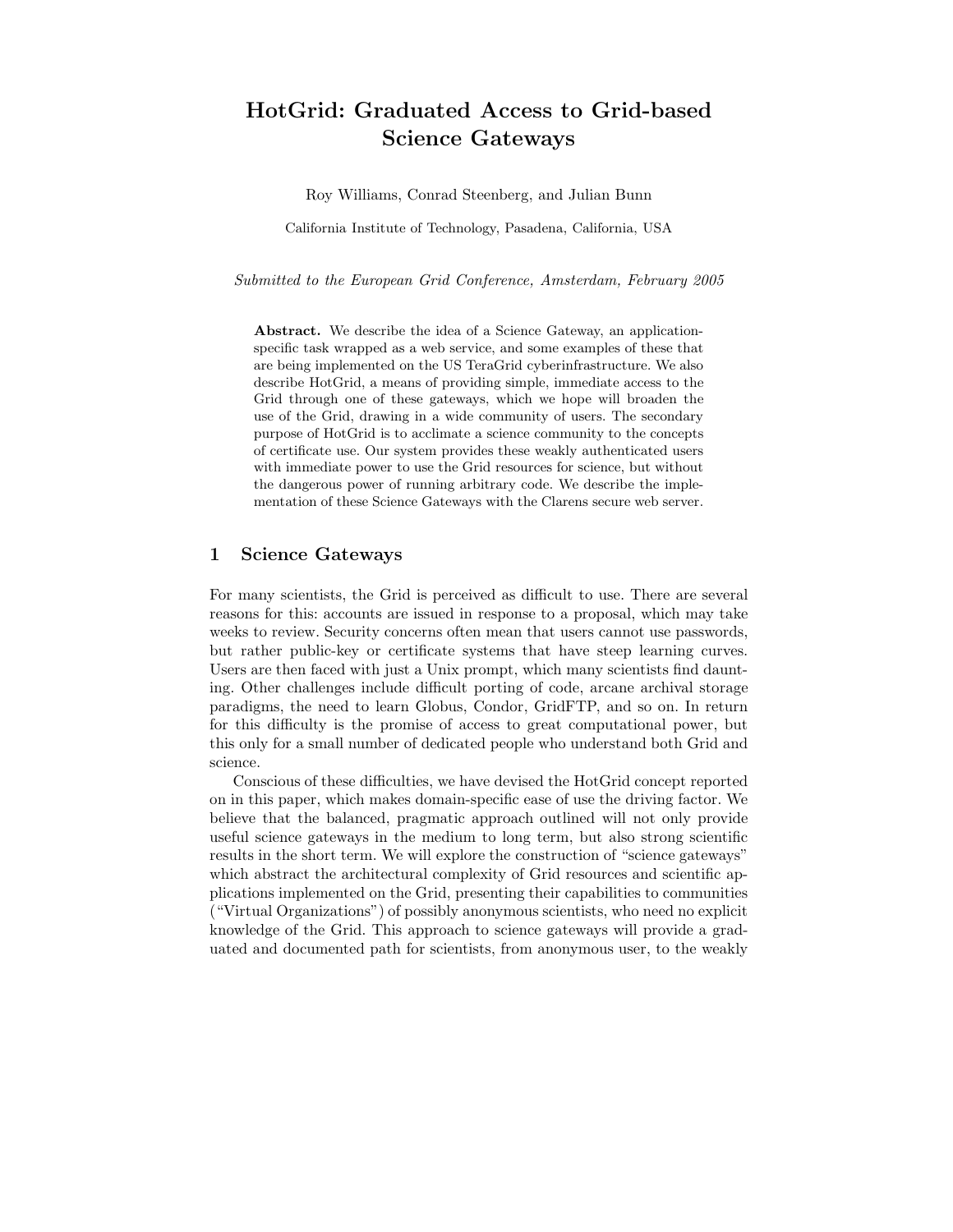authenticated *HotGrid* user, through to the power user already comfortable with the Grid.

Typically, a gateway developer is a scientist who wishes to host an application and expose its use with a web form  $\lfloor 1 \rfloor \lfloor 2 \rfloor$  – a simple way to describe a computation request, with input fields to allow selection of dataset, parameters, response format, etc., and an output data product returned, for example, as a URL. The developer wants simplicity and transparency: a simple tool to do a simple job. Once the web-form approach shows the service to be useful to a community, there is generally a need to progress to a script-based scheme, or to have the service functions embedded in a familiar data-analysis environment. The gateway is thus utilized in several different ways:

- **–** Web form: the user can use the service in a documented environment optimized for teaching the why and how of the computation that the gateway offers. This interface is also excellent for determining the health and "heartbeat" service status.
- **–** Data Analysis Environment: here the user executes a familiar data analysis program such as ROOT[8], VOStatistics[9], IDL[10], or IRAF[11]. The scientist can concetrate on the scientific goals, rather than the computation logistics. The Science Gateway service is abstracted as a remote computation service, and appears to the scientist just as any other service, except that the considerable potential power of the Grid is employed to execute that service. For weakly authenticated users, only a subset of predefined service commands are allowed, making execution of arbitrary code impossible.
- **–** Programming interface (API): the scientist uses an interface written in a high level language that uses the standard web-service protocols (SOAP, XML-RPC) to access the service. In the case of SOAP automatic generation of the interface stubs can be foreseen thanks to the use of the WSDL (Web Services Description Language) as a service descriptor. The connection of the Data Analysis Environment (mentioned in the previous bullet) can be made using this API.
- **–** Logging in to the Grid itself: the scientist who is a "power user" can log in to the host node of the Science Gateway and run a chosen application directly from the command line. This is the traditional way of using a centralised computing facility, and it requires the highest form of authentication due to its wide scope.

### **1.1 Graduated Security and HotGrid**

The HotGrid scheme aims to make the Grid easy to use, yet powerful. This is achieved by gradating access semantics starting from the level of anonymous user, who can obtain a small allocation of CPU time, to the power user, who can be allocated a large quantity of resources, but who is required to write a resource allocation proposal to a committee, wait for reviews to be obtained, and finally to obtain authentication clearance.

There is a crucial difference between two kinds of authentication: the power to use a lot of computer resources, and the power to run arbitrary code. The former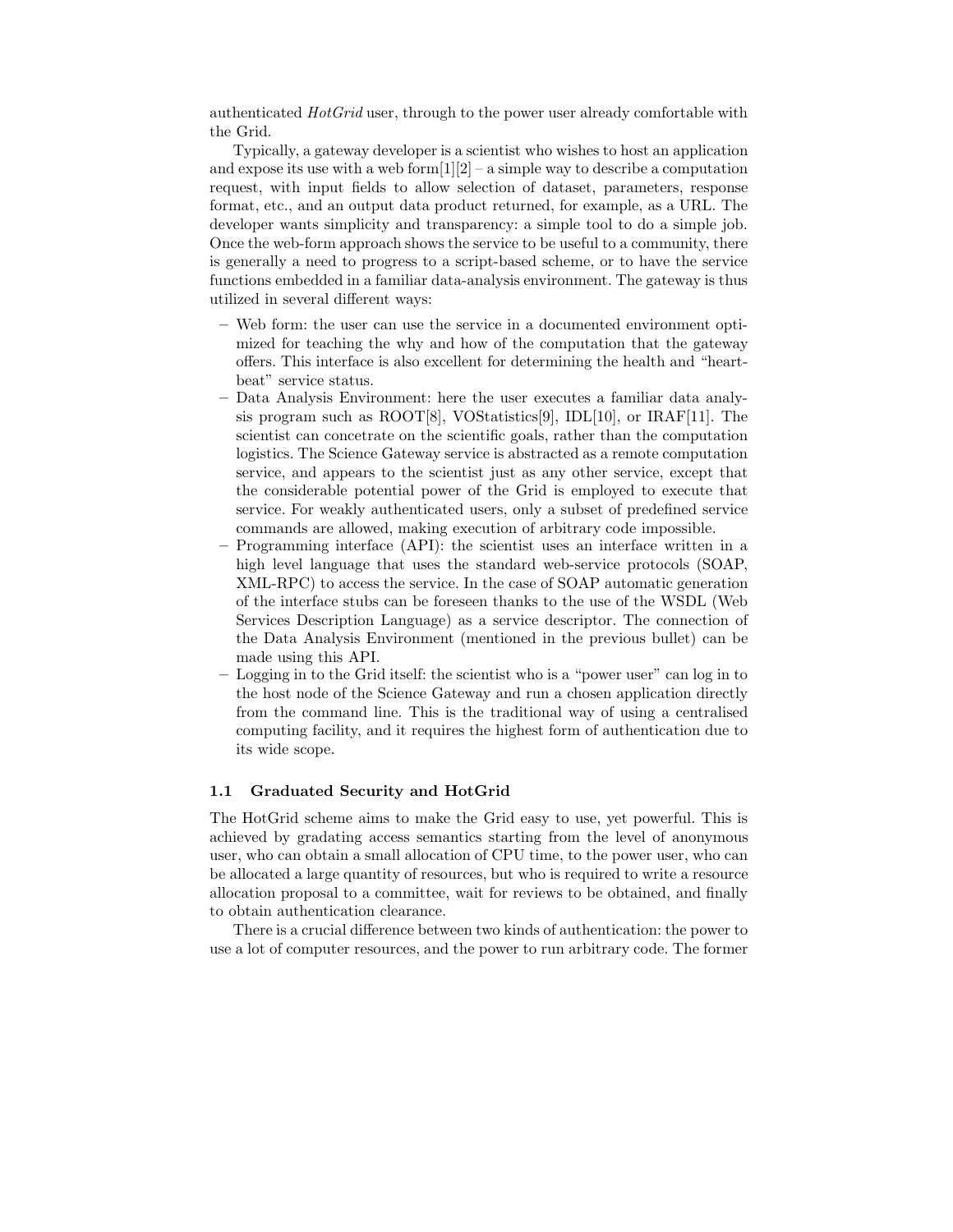would, for example, allow a malicious person to execute an excessive number of tasks in the Grid. At worse, this would constitute a "denial of service" activity, which an operator or alert user would notice and have stopped.

In contrast, a malicious person able to run arbitrary code can do very serious damage very quickly, for example by deleting files, spoofing, and expanding their authentication and credentials to gain elevated access in the system and other mutually trusted systems.

Thus the HotGrid scheme is focused on allowing weakly authenticated users the ability to use powerful resources, but not allowing the execution of arbitrary code.

## **1.2 Levels of Authentication**

The following list illustrates the graduation from none, through weak and then to strong authentication:

- **–** A Science Gateway service runs a specific code with parameters that control it. The service is exposed via a web form that allows a small job to be executed anonymously and easily. The user might be allocated one CPUhour in any 24-hour period.
- **–** At the next level is the *HotGrid* certificate. The user completes a form specifying who they are and what they want to do, and obtains a certificate that allows perhaps 30 CPU-hours to be expended on jobs submitted via the Science Gateway. When the HotGrid certificate expires, the user must fill out the form again to obtain a new HotGrid certificate. (The analogy is filling in a form to get a hotmail.com account.)
- **–** If the user needs more resources, a strong certificate must be obtained, from a certificate authority that makes proper checks on the user's claimed identity (eg. DOE, NASA, TeraGrid, Verisign etc.). The user will then attach that strong certificate to the HotGrid form submission, and thereby obtain more resources according to grant allocation policies, perhaps 100 CPU-hours in any given month.
- **–** Finally, the user may apply for Grid resources in the usual way, via a proposal submitted for review (for TeraGrid accounts, see [12]) and then be allocated a power-user account, with the associated right to use, say, 1000s of CPUhours per month. The user may also continue to use the Science Gateway, or can log in with ssh and use traditional job submission techniques.

Currently, most Grid projects recognize only the power user. Some projects are beginning to create anonymous gateways on non-Grid resources. We propose to work with TeraGrid management to interpolate between these with the intermediate levels in the list above, including the HotGrid level.

Initially, we will focus on two scientific application areas, high energy physics (HEP) and virtual astronomy. The communities and scientists involved in these fields are distributed across the nation and around the world. Both groups already have substantial TeraGrid allocations and are planning additional requests. Based on experience with HEP and virtual astronomy, we will widen the scope of our work to support other scientific disciplines.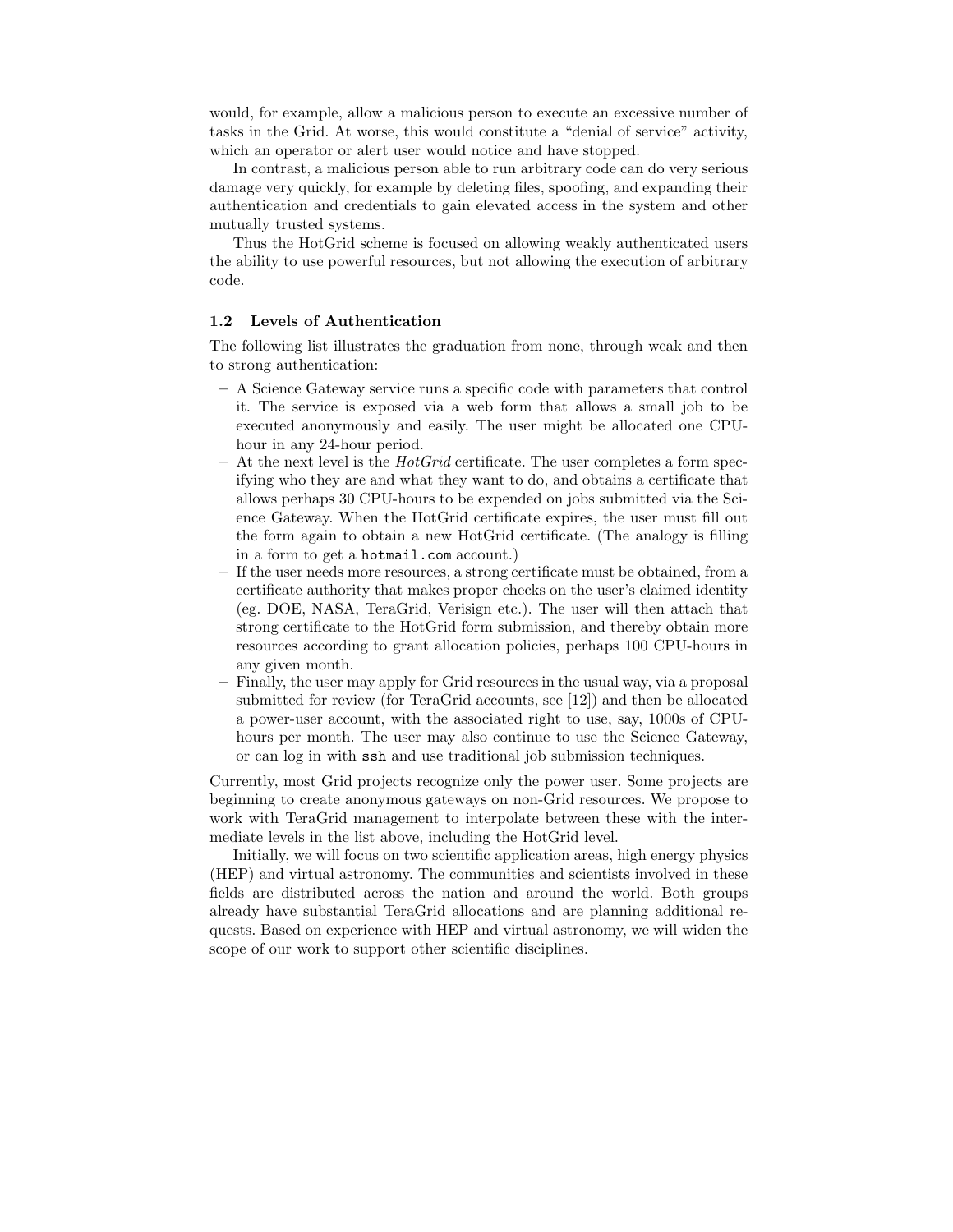### **1.3 Certificate Authentication**

A certificate is a means of *authentication*, meaning that when it is properly presented, it can *prove* that the presenting entity is who it says it is. Certificates can be used by computers to prove their identity (*"Yes this really is caltech.edu, not a spoof"*), but in this paper we shall think of the certificate as authenticating a human. Note that a certificate does *not* specify an account or allocation of any kind of resources, but rather it is used to prove identity, so that resources owned by the owner or group of owners can be utilized. A certificate generally has a start and an end (or revocation) date, and becomes invalid after the end date.

The X.509 certificate is a digital document; when combined with a secret *passphrase* and presented to a server, it provides proof that the correct secret phrase was typed. This happens without the passphrase being stored or transmitted on an open connection, so it is very difficult to steal passphrases from a remote location. Of course it is possible that the passphrase has been compromised; perhaps the owner told a colleague, or there was spyware on a machine, or a camera watched keystrokes. If not compromised, however, then presentation of the certificate is strong evidence that the person presenting is the same as the person who thought of the passphrase. Therefore, the requirement for authentication is to make sure that a person asking for a certificate to be issued is who they say they are: this is the responsibility of a Certificate Authority (CA).

A strong CA will only issue a certificate when appropriate proof of identity is presented: passport, driver's licence, or referral by a trusted third party. We can imagine a weak CA that issues certificates with little proof. Examples abound in real life: a passport is a strong form of identification since it is hard to obtain without strong personal credentials and effort, whereas a membership card at a public library is rather easy to obtain. There is a compromise between the strength of the certificate and the difficulty of obtaining it. Generally, a weak certificate can only be used in a restricted context: a fake library card can only allow an imposter to steal a few books, whereas a fake passport can be used to build a whole new life.

It is easy to set up a CA and issue certificates. So, those who accept certificates always have a list of CAs that they trust, and any new or previously unknown CA must convince a resource provider to accept their certificates, otherwise they are of no use to the certficates' owners. Part of the difficulty of using the major Grid systems (e.g. the US TeraGrid, the European Grid, the UK eScience Grid) is the burdensome procedure of obtaining a sufficiently strong certificate that is accepted by the system.

However, we hope to convince the administrators of these major Grids to accept a certain class of weak certificate: the *HotGrid* certificates. These will be obtainable quickly, simply by completing a form at a special HotGrid CA web site, with name and address and a short abstract or description of the intended purpose of the Grid work planned. Techniques for proving that a human is filling in the form, rather than a bot, will be employed. The HotGrid certificate will be issued immediately, but its use will be restricted to a particular time period,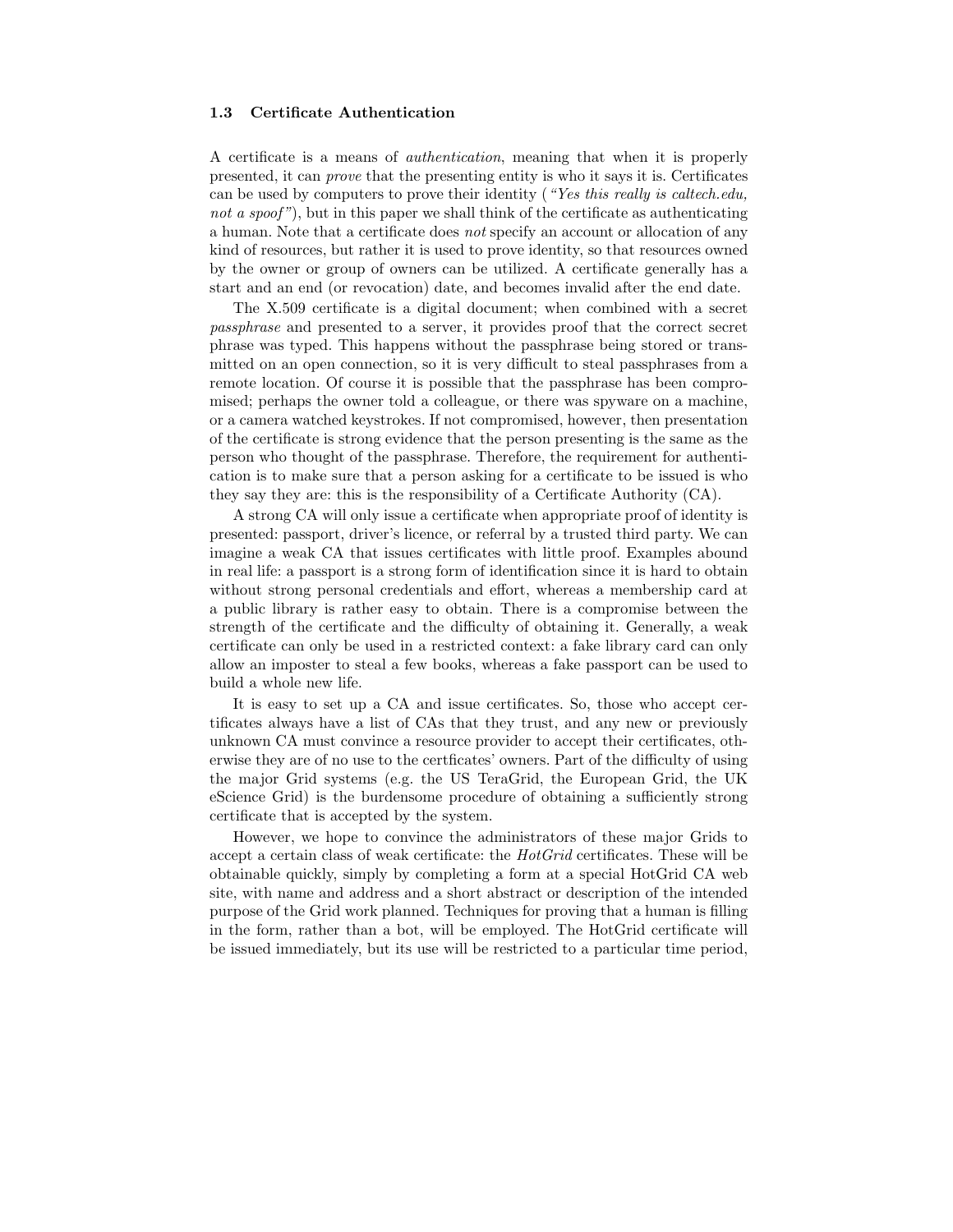or for executing a restricted set of tasks, and/or for using a limited amount of resources.

## **1.4 User Experience**

Our target user in the HotGrid project is the domain scientist who knows no more about the Grid than the rhetoric from the colour supplements. This person is not interested in downloading and installing software, nor in writing a proposal. This person is primarily interested in using the power of the Grid to solve a scientific problem. We assume that they have a web browser, an internet connection, and some time to work on the problem.

The user can simply connect to a web server that runs a science gateway, such as those in the examples below. We expect each gateway to offer minimal functionality to the anonymous user, which will allow our user to try the system and become convinced that a little more effort is worthwhile.

At this point, our user will be directed to a CA, and asked to fill out a form with their name, location, and a chosen passphrase. They will also be asked to specify which science gateway they wish to use, and for a short explanation of the envisaged purpose. In the same way as the hotmail.com system allocates free email accounts, the HotGrid system will prevent a "bot" from obtaining HotGrid certificates automatically by use of techniques that can differentiate human-based form entries from from computer-generated entries (see Fig. 1). The CA will create an authentication certificate for the user in response to a



**Fig. 1.** An example of a CAPTCHA image (Completely Automated Public Turing test to tell Computers and Humans Apart) that can be used to ensure that HotGrid certificates cannot be obtained automatically.

successful form submission. This will be returned to the user and also installed on the science gateway. We note that this certificate is very weak authentication – in fact all it shows is that a human filled in the form, but we also note that an advantage to the procedure is that domain scientists learn what a certificate is and how it works. Armed with the certificate, our user can now install it in a web browser (online help is provided by all the popular web browsers for this simple task)

With the HotGrid certificate in the browser, the user can now enjoy access to more Grid resources via the science gateway. The certificate is restricted by time and named gateway. If the user wishes to make more extensive use of the science gateway, it can be done by obtaining a better, longer-lasting certificate, perhaps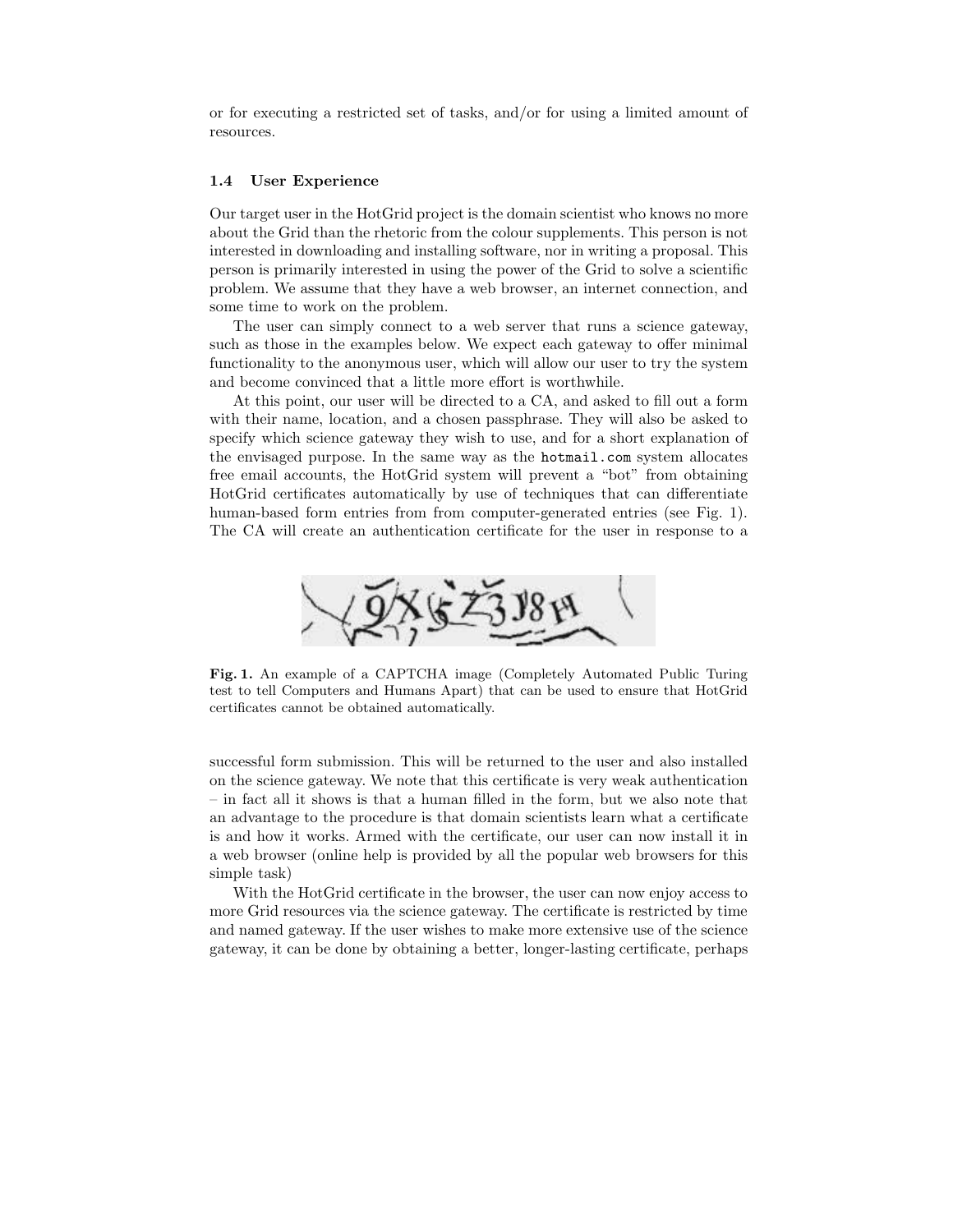through referral by a colleague, by membership in a professional organization, or by providing stronger proof of identity. The user may also choose to obtain a power-user account on the Grid system by writing a proposal or by joining an existing trusted project.

Thus, by the use of the HotGrid scheme, we hope to engage and empower a much wider community of domain scientists in Grid-based scientific computing than would otherwise be expected.

# **2 Clarens**

Clarens[13] is a Grid-enabled web services framework that provides a secure, high-performance foundation for constructing web services. It accepts web service requests from clients formatted as SOAP or XML-RPC messages, processes these requests, and returns responses in the same message format.

Clients range from web browsers, through simple scripts, up to large compiled applications. A minimum of software environment requirements are imposed on these clients. Clarens provides a standard application programming interface (API) that is independent of transport protocol or message format.

Two server implementations are currently provided: one using the well-known Apache web server with an embedded Python interpreter, and the other in Java with the Apache Tomcat servlet container. Clarens is agnostic towards operating systems: both Unix and Windows are supported. A set of standard services are available to clients. These include authentication, file access, shell command execution and tools for administration of security. Users with recognized certificates can be organized in a rich hierarchical structure of groups and sub-groups, and thus into virtual organizations (VO).

### **2.1 Clarens security**

Clients are authenticated using standard X.509 certificates, using SSL encryption, as used by web browsers when communicating with e.g. banking web sites. As an additional precaution clients can also be authenticated using so-called proxy, or temporary, certificates that are valid for a limited period of time, but which still provide cryptographically secure user authentication. These proxy certificates can be generated on the client computer or by making use of an intermediate proxy server that uses a username and password combination for authentication. Once a client is authenticated, Clarens provides access to services, refined by the use of using access control lists (ACLs) for individuals or groups of individuals to each service (e.g. task submission, access to files, permission to modify group definitions, etc.).

Clients are tracked in a session database that stores the certificate details and is able to provide complete session logging for security and debugging purposes. The database is also used by the server to enforce certificate time limits. Other resource limits can be enforced e.g. CPU time, disk usage and network bandwidth usage.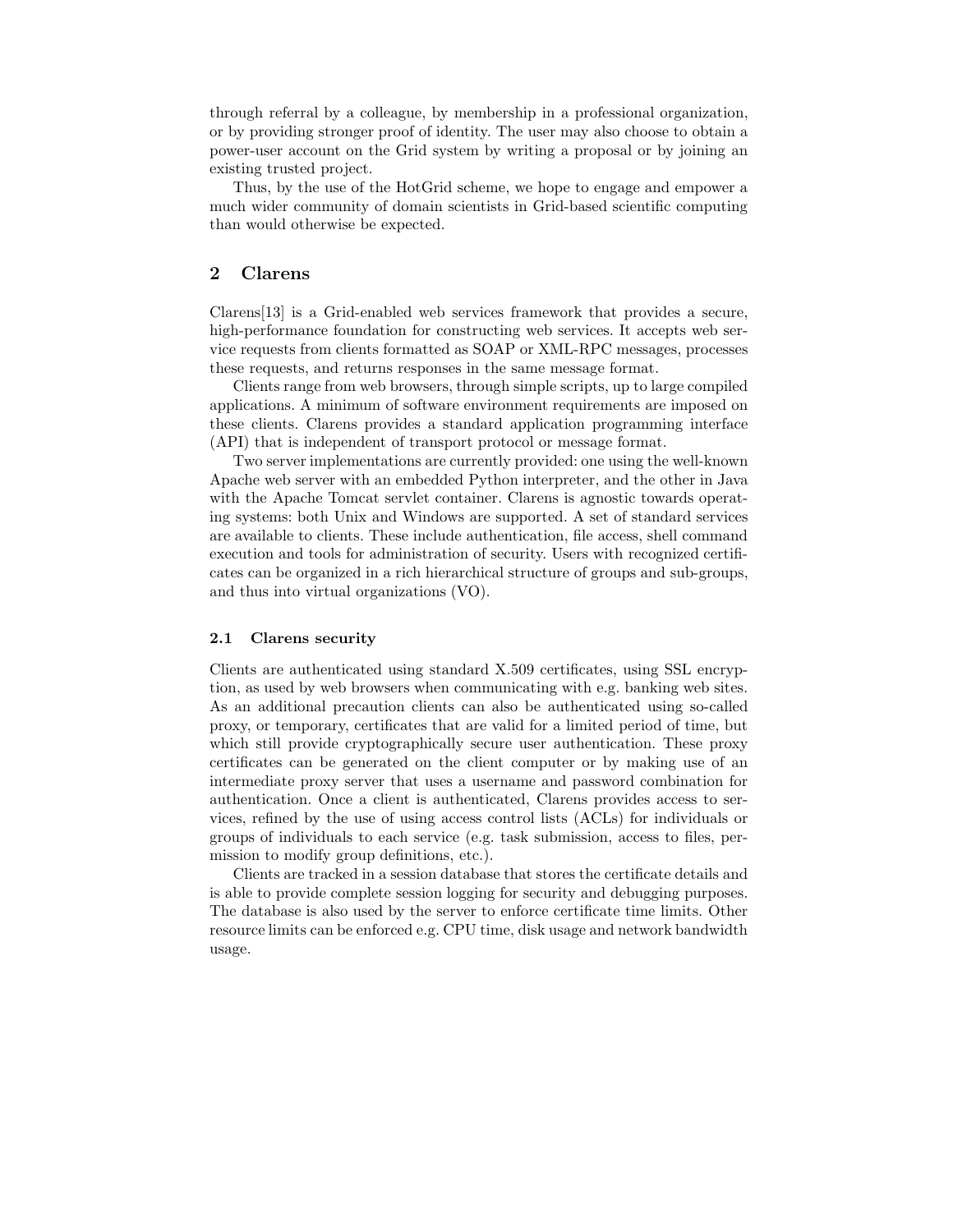

**Fig. 2.** Two methods of authentication: a) a temporary (proxy) certificate is created on the client machine and presented to Grid services for authentication. b) A proxy service is contacted using a username and password, and a temporary certificate is returned to the client machine. This temporary certificate can be presented to Grid services for authentication as usual.

# **3 Building a Science Gateway**

Increased computer security is always a compromise with ease-of-use. The agreement on reasonable levels of security is generally achieved by balancing these opposing requirements. In conventional use of computer centers, there are two main roles: the User and the Administrator. In contrast, when designing and building a science gateway, there are three roles:

- **–** User: this is the person who uses the Gateway, and may be a skilled professional scientist, a schoolchild or anyone with intermediate expertise. This person may be an anonymous user, weakly authenticated or may be a strongly authenticated "power user". It is important to make sure that the former cannot run arbitrary code on the center's computers; and it is just as important not to overly restrict those who have gone to the effort of obtaining a high level of certification.
- **–** Administrator: this person decides on certificate policies, audits code (or trusts the Gateway Developer, see below), and deploys the relevant services so they are accessible and reliable. Furthermore, the Administrator makes sure the Gateway resides in a *sandbox*, meaning that even if the Gateway Developer supplies insecure software, then the damage is limited.
- **–** Gateway Developer: this person (or group of people) has the scientific domain knowledge (what is being computed and why), and also the programming skill to connect domain-specific code into the execution sandbox, and to decide appropriate levels of resource consumption. The Gateway Developer has the responsibility for limiting what the Users can do, and in particular for ensuring that anonymous or HotGrid Users cannot run arbitrary code.

The Administrator can build a sandbox for the gateway by keeping it within a *restricted environment* using the well-known method of partitioning a so-called chroot jail, meaning that only files within the sandbox can be read, written, or executed. The Developer, in turn, should ensure that clients with weak authentication cannot run shell commands that are not explicitly allowed for the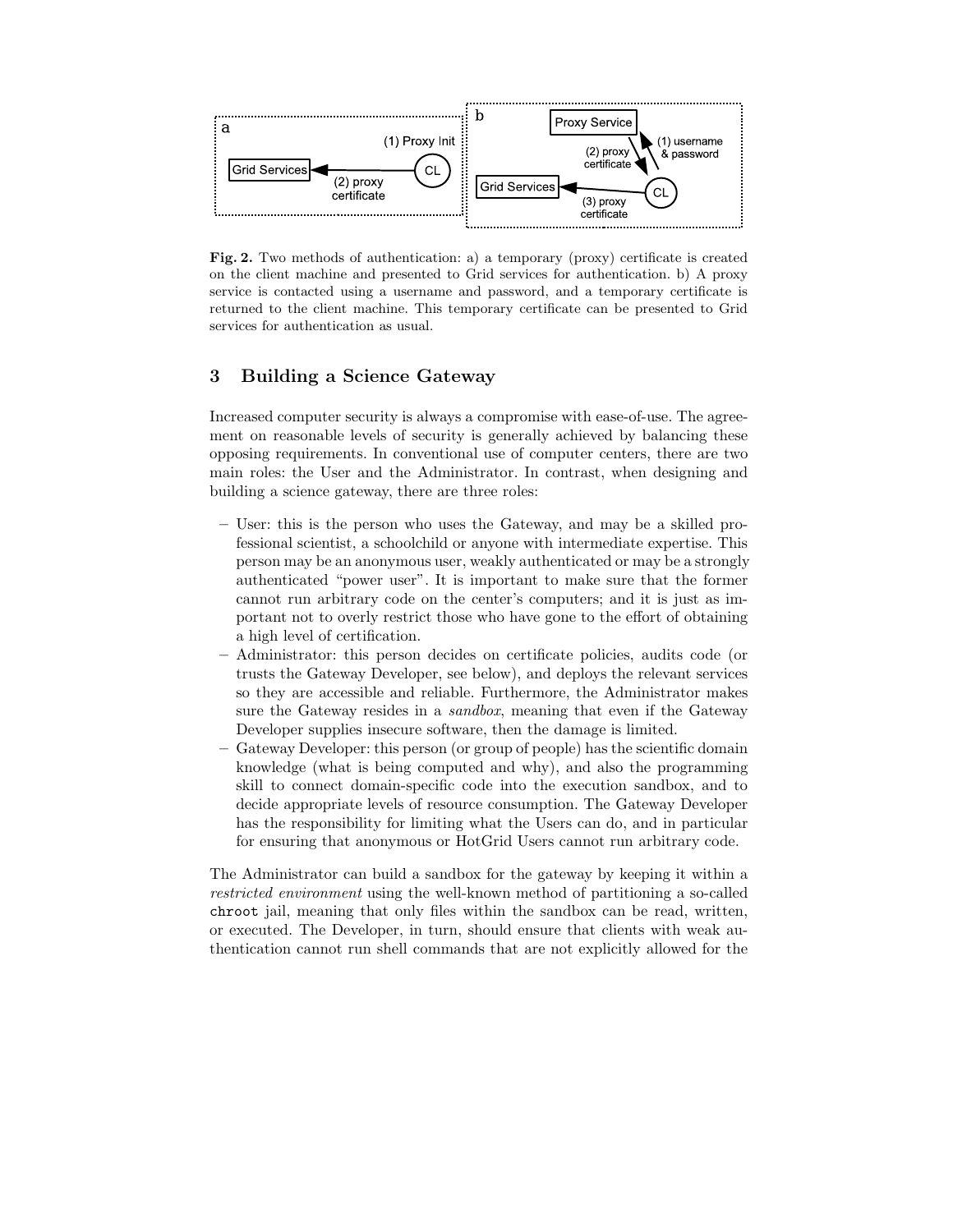purposes of the science domain. The examples in section 4 illustrate these points in the context of real examples.

#### **3.1 Accounting**

We have described how a user with weak authentication can be allowed to use the power of a computer center, but without being given the power to run a command that may compromise system integrity. However, the user needs to be restricted further in the sense of resource usage. We do not want a weakly authenticated HotGrid user submitting a thousand jobs to a queue and block the queue with running jobs for weeks.

We envisage HotGrid users obtaining a certificate that has a near revocation date, perhaps one or two days in the future. This will prevent any use of the gateway after that time. Indeed, the user will be unable to access any information about sessions that were started with that certificate.

When a HotGrid certificate is presented, it will be mapped to a generic account name that for all HotGrid users of a particular gateway. These accounts will have an associated responsible "power user", who would generally be the gateway developer. The usage for these accounts will thus be an aggregate of all HotGrid usage.

Usage could also be restricted in a very application-specific fashion. As an example, an astronomical image mosaicker would not allow HotGrid users to create a mosaic larger than a given size. An HEP Monte Carlo event simulator would not allow more than a certain number of events to be generated.

### **4 Examples**

### **4.1 Astronomical Image Processing**

The objective here is a mosaic of astronomical images  $[14]$ ; an example is in prototype on the Caltech TeraGrid, using the Atlasmaker[15] software. The user provides a string that is the name of an astronomical object or coordinates in the sky, that will be the center of the requested image, together with an angular size of the request. These parameters can be provided by web form or by client API, which sends the request via XML-RPC to the gateway. The user receives by immediate return a monitoring URL that contains the random sessionID. The user can then probe the progress of the of the job through this URL and collect results when the job is finished.

### **4.2 Monte-Carlo Processing and HEP**

Another prototype is a science gateway that allows anonymous and HotGrid users to submit Monte-Carlo jobs that simulate proton-proton collisions in the CERN CMS (Compact Muon Solenoid) detector. Typically, a particular event topology, and a statistically significant number of events are required. The Monte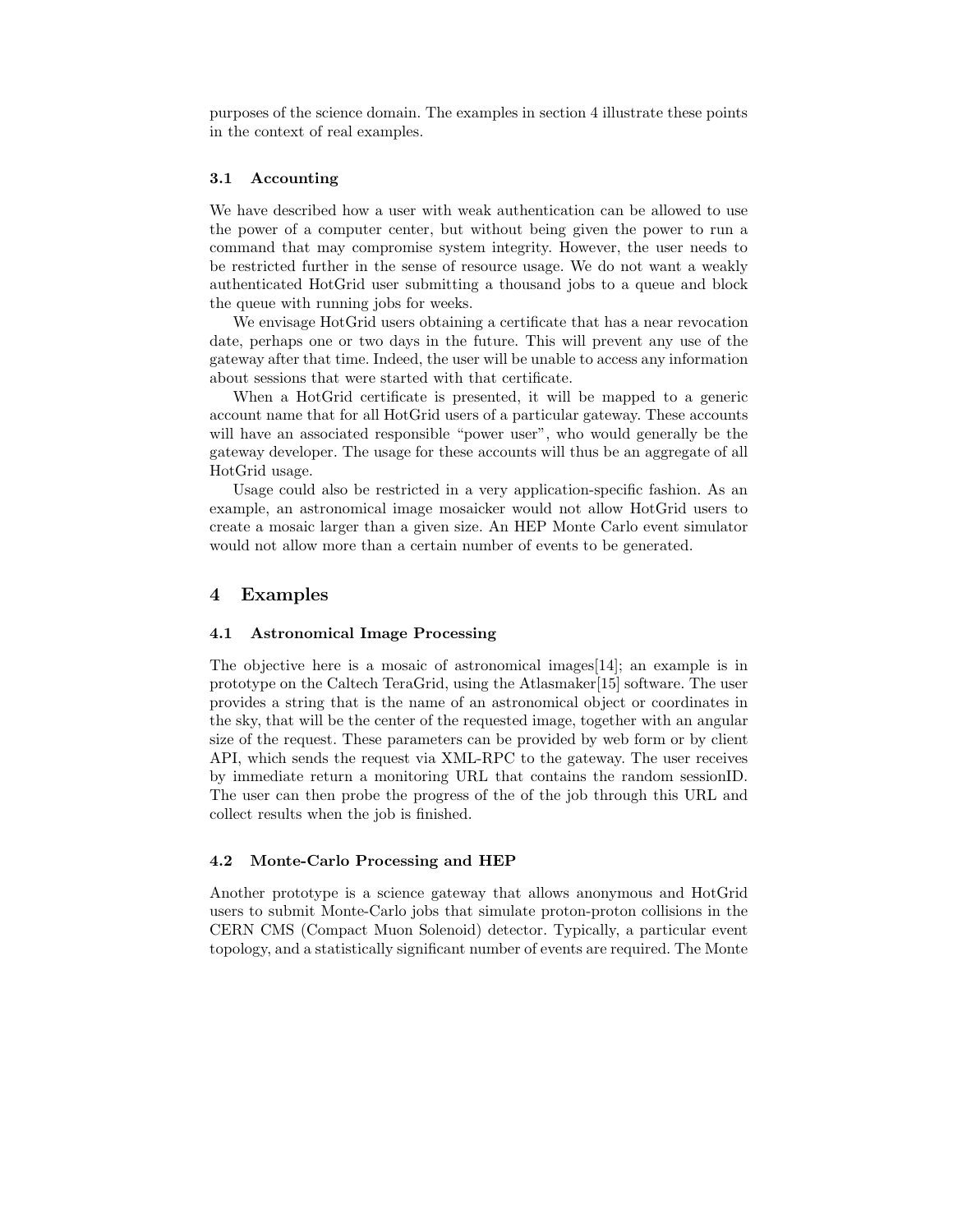Carlo is a standard piece of the CMS experiment's software stack, and ideally suited to encapsulation as a gateway service. A form would be completed specifying the desired Monte Carlo generation parameters and number of events. The gateway would take care of parcelling the request into units that could be individually and independently executed on a cluster of computers running e.g. Condor[18], and aggregating the results datasets into a complete file which could then be downloaded by the user.

#### **4.3 VOStatistics and IRAF**

The *VOStatistics* gateway has been built by the NSF GRIST project[17], based on a web service framework developed previously[9]. It provides the client with access to a remote session of the "R" software, which provides powerful statistics and data mining capability. Similarly, the astronomical data processing package IRAF[11] is being made available by the US National Virtual Observatory[16] as a remote service package.

In each of these cases, the user enters a script that is executed by the server, perhaps processing thousands of files. There is, however, a potential danger, because these powerful environments all offer a shell escape command. Therefore we must be careful that we are not providing the ability to execute arbitrary shell commands – by means of restricted shells on the server, as discussed above.

The utility of the remote execution is obtained because the remote machine can be much more powerful than the user's workstation, perhaps because it holds a large archive or runs on a multi-processor machine. However, effectively utilizing R or IRAF on a distributed-memory cluster is still a research effort.

### **4.4 Grid Enabled Analysis of HEP events**

The ROOT software is widely used in HEP for the analysis of particle physics data. Akin to tools like Mathematica and Matlab, ROOT offers a rich suite of integrated tools for histogramming, fitting, rendering, annotating and otherwise processing scientific data. While ROOT is commonly run on a user's desktop or laptop, a ROOT server and slave system is available, called PROOF, that allows the event processing to be carried out in parallel on a set of worker computers that are coordinated by a master computer.

The PROOF system is an ideal configuration for an implementation of a HotGrid-based service along the lines described in this paper. A ROOT user, running on a resource-limited desktop system, and thus unable to analyse a sufficient number of events to achieve a statistically significant result, obtains a HotGrid certificate. With the certificate, she authenticates with a Clarens TeraGrid service offering the PROOF system, which then allows her to bring to bear the full power of a PROOF cluster of one hundred TeraGrid CPUs. Moreover, she never needs to leave the ROOT environment: all the dataset I/O and processing are handled in a transparent way, and the impression is simply that her desktop system has suddenly increased in power by at least two orders of magnitude.